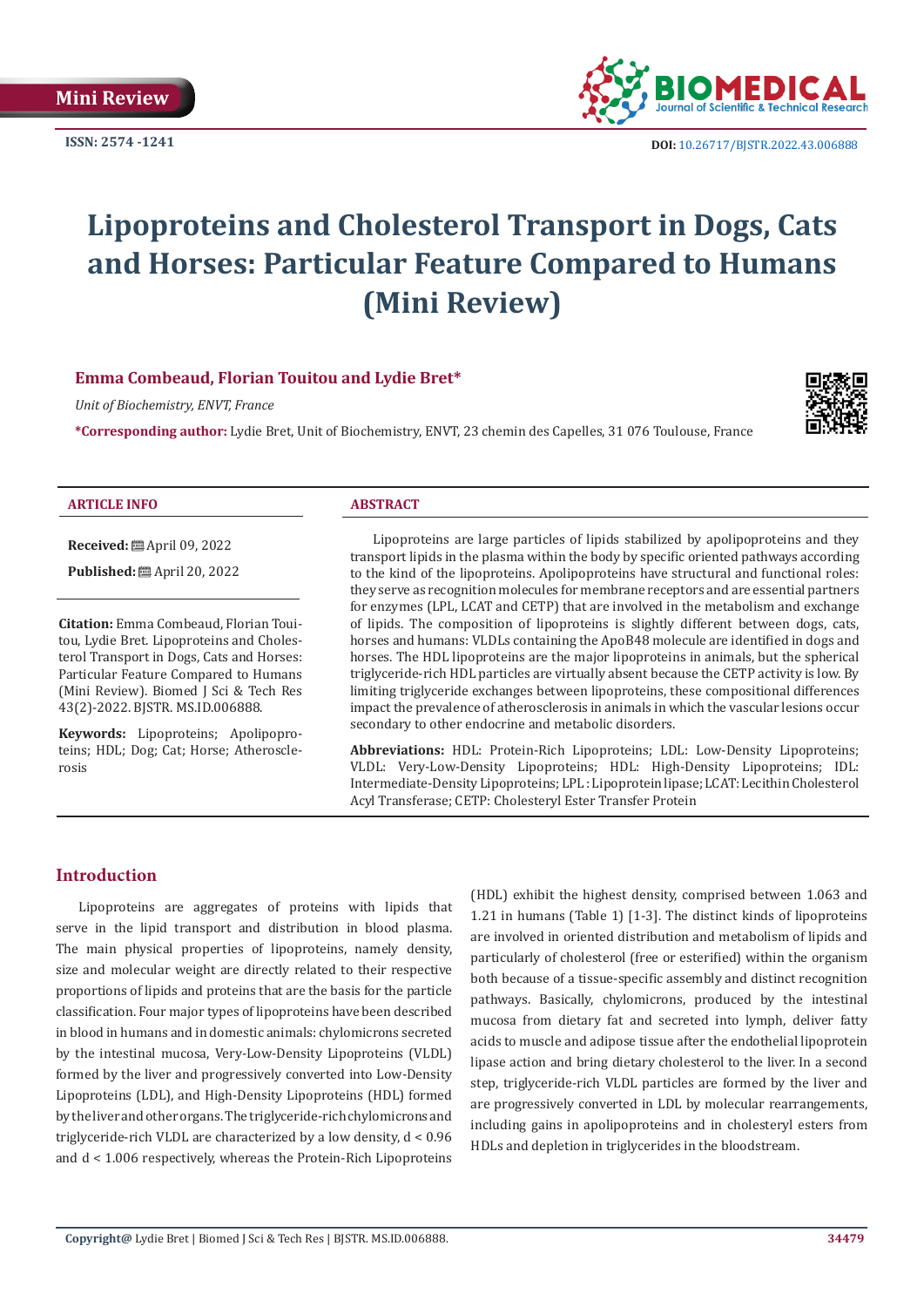|                             | Chylomicrons  | <b>VLDL</b>    | <b>LDL</b>      | <b>HDL</b>      |
|-----------------------------|---------------|----------------|-----------------|-----------------|
| Chemical composition (in %) |               |                |                 |                 |
| Triglycerides               | 87            | 55             | 8               |                 |
| Phospholipids               | 8             | 20             | 24              | 24              |
| Free cholesterol            | 1.5           | 10             | 8               | 5               |
| Cholesteryl esters          | 2             | 5              | 35              | 15              |
| Proteins                    | 1.5           | 10             | 25              | 55              |
| Density                     | $0.92 - 0.96$ | $0.95 - 1.006$ | $1.019 - 1.063$ | $1.063 - 1.210$ |
| Diameter (nm)               | $75 - 600$    | $28 - 75$      | $17 - 26$       | $<10$           |
| Molecular weight $(106 D)$  | 500           | $5 - 100$      | $2 - 3.5$       | $0.2 - 0.32$    |

**Table 1:** Overall chemical composition and principal physical properties of lipoproteins in humans [1,9,16].

**Note:** VLDL : Very Low Density Lipoprotein; LDL: Low Density Lipoprotein; HDL: High Density Lipoprotein

The cholesterol-rich LDL particles are later engulfed by peripheral cells throughout a receptor-dependent mechanism whereas the HDL particles made by various cells transport excess cholesterol back to the liver where it is catabolized in biliary acids and eliminated in the feces [1,4]. Apolipoproteins, circulating enzymes and specific receptors are largely implicated in the metabolism and disposal of lipoproteins from blood [1,5]. If one of these components is impaired, dyslipidemia may occur and lead to various lipid deposits in tissues, atherosclerosis and/or cardiovascular diseases in humans [1,5,6]. Except for Intermediate-Density Lipoproteins (IDL) [7], all kinds of lipoproteins with overall same molecular characteristics are found in dogs, cats and horses [8] but surprisingly, primary atherosclerotic dyslipidemia are rarely observed in these domestic animals. The present mini review aims to compare the apolipoproteins components with human molecules, to emphasize some marked differences in cholesterol transport and to correlate the major dyslipidemias occurring in the three animal species to eventual anomalies in the lipoprotein metabolism.

# **Structures and Composition of Lipoproteins – Roles of Apolipoproteins**

Lipoproteins are spherical macromolecules that share a same general structure consisting of a hydrophobic core of triacylglycerols and cholesteryl esters surrounded by an amphipathic shell of apolipoproteins and amphipathic lipids, phospholipids (phosphatidyl-cholines and sphingomyelins) and free cholesterol. The formation of spherical droplets rather than bilayer vesicles is linked to the apolipoprotein components. Indeed, apoproteins contain many segments of  $\alpha$ -helix whose polar and/or ionized side chains are markedly aligned along one side and interact with

ionized groups of phospholipids or with other polar surrounding molecules and whose non polar side chains are distributed on the opposite face of the helical cylinder and are associated with acyl residues of phospholipids by hydrophobic interactions [1,5]. Therefore, the  $\alpha$ -helix segments float on the phospholipid surfaces like tree trunks on a river [5]. Consecutively, the more abundant the apolipoproteins, the more the particles are stable and tend to adopt a discoidal shape like nascent HDLs, while the aggregates are less stable when the lipid core is large, and the amphipathic shell is thin as in chylomicrons and in VLDLs [9].

Various apolipoproteins have been identified and they are designated according to the Alaupovic nomenclature by an alphabetical letter followed by a roman numeral in the case of variants [9]. The most common are ApoA  $(A_\mu, A_{_\mathrm{II}}, A_{_\mathrm{III}}$  and  $A_\mathrm{IV}$ ), ApoB  $(B_{48}$  and  $B_{100}$ ), ApoC (C<sub>P</sub>, C<sub>II</sub> and C<sub>III</sub>) and ApoE. Two isoforms of the ApoB exist:  $B_{100}$  and  $B_{48}$ . ApoB<sub>48</sub>, having 48% homology with liver  $ApoB_{100}$  is a truncated form due to alternative spicing of mRNA specifically carried out by the cells of the intestinal mucosa [10,11]. Other apolipoproteins (ApoF, ApoI…) have also been evidenced. Some of these have even been discovered recently such as ApoO [12] but they are scarcely found within lipoproteins and play only minor roles. The distribution of the main apolipoproteins in the different types of lipoproteins is shown in Table 2. In addition to the determining role on the overall shape of lipoproteins, the conformation of apoproteins may also be responsible for their allosteric effects on various enzymes and proteins involved in the fate of the particles (Table 3). For example, the ApoAI conformation influences more or less greatly the LCAT activity that catalyzes the formation of cholesteryl esters by transfer of an acyl group from lecithin to free cholesterol.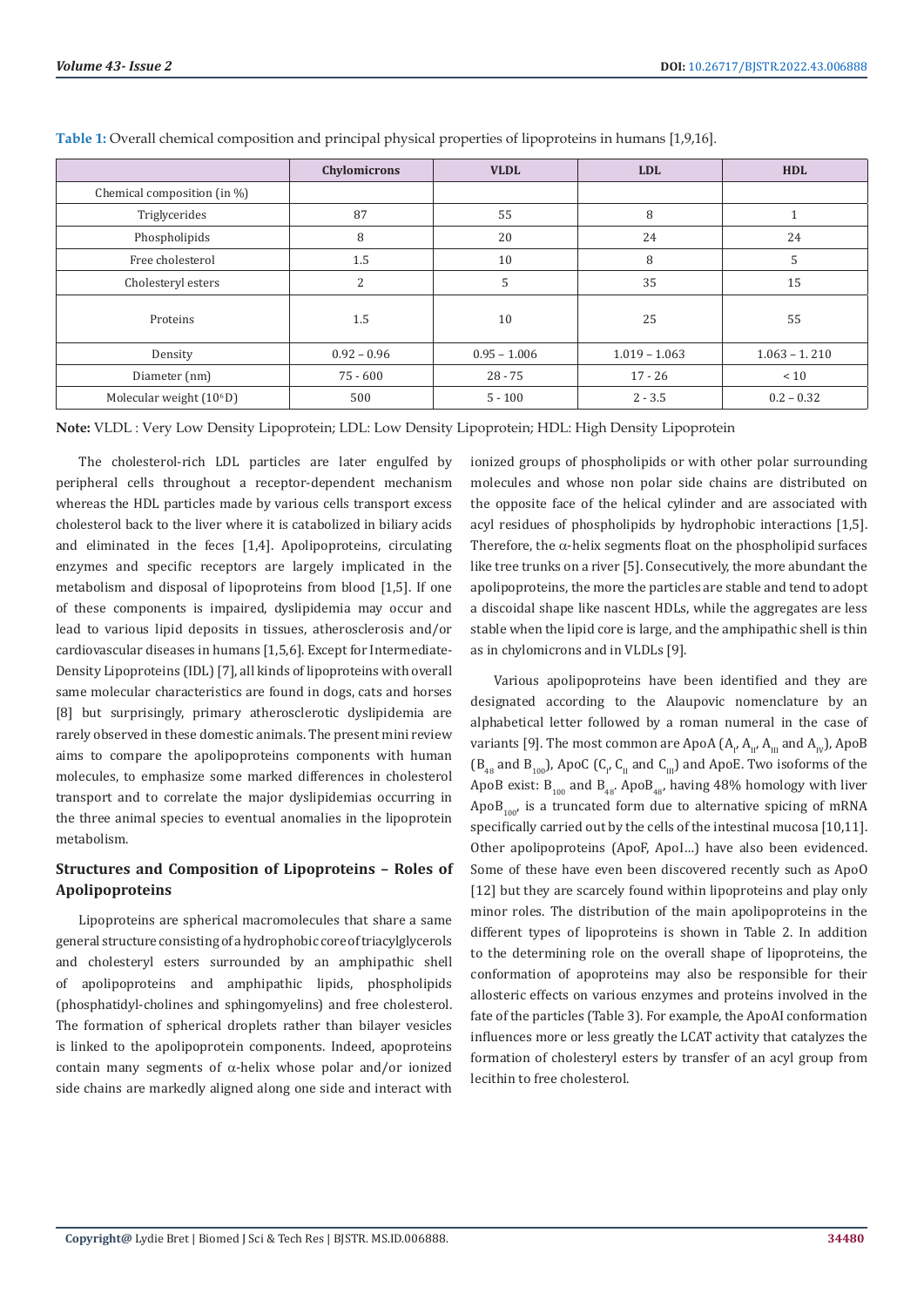|         | Chylomicrons                          | <b>VLDL</b>                          | <b>HDL</b>                                 |
|---------|---------------------------------------|--------------------------------------|--------------------------------------------|
| Nascent |                                       |                                      | No ApoB                                    |
|         | $\mathsf{B}_{\scriptscriptstyle{48}}$ | $B_{100}$                            | Apo $A_{\mu}$ , $A_{\mu}$ , $A_{\mu}$      |
|         | Apo $A_{\mu}$ , $A_{\mu}$ , $A_{\nu}$ |                                      | Apo $C_{12}$ , $C_{112}$ , $C_{111}$       |
|         |                                       | Apo $C_{I'}$ , $C_{II'}$ , $C_{III}$ | ApoE                                       |
|         | Large triglyceride core               | Large triglyceride core              | Rich in phospholipids and free cholesterol |
| Mature  | Gains in ApoC and Apo E               |                                      | Gains in ApoA                              |
|         | Some losses of ApoA                   | Gains in ApoC and Apo E              | Losses of ApoC and ApoE                    |
|         | Losses of triglycerides               | Losses of triglycerides              |                                            |
|         | Gains in cholesteryl esters           | Gains in cholesteryl esters          | Formation of cholesteryl esters,           |
|         | Become remnant particles              | <b>Become IDL then LDL</b>           | thereafter exchange with triglycerides     |

**Table 2:** Distribution of common apolipoproteins within lipoprotein particles and changes in the lipid composition according to their fate in blood [1,9,16].

**Note:** VLDL: Very Low Density Lipoprotein; IDL: Intermediate Density Lipoprotein; LDL: Low Density Lipoprotein; HDL: High Density Lipoprotein.

**Table 3:** Special functions of apolipoproteins in metabolism of lipoproteins [9,11,12,14-16,18].

|      |                          | <b>Special functions in</b> |                        |            |             |                                               |
|------|--------------------------|-----------------------------|------------------------|------------|-------------|-----------------------------------------------|
|      |                          |                             | <b>Enzyme activity</b> |            |             |                                               |
|      |                          | <b>Particle assembly</b>    | <b>LCAT</b>            | <b>LPL</b> | <b>CETP</b> | <b>Particle recognition</b>                   |
| ApoA | A <sub>I</sub>           | Nascent HDL                 | Activation             |            | Activation  | Binding to SR-B1 (HDL<br>recognition)         |
|      | $\mathbf{A}_{\rm II}$    |                             |                        |            | Inhibition  |                                               |
|      | $A_{IV}$                 |                             |                        |            | Activation  |                                               |
| ApoB | $\mathsf B_{48}$         | Chylomicron                 |                        |            |             | Binding to $B_{48}R$<br>(Remnant recognition) |
|      | $\mathbf{B}_{100}$       | <b>VLDL</b>                 |                        |            |             | Binding to LR<br>(LDL recognition)            |
| ApoC | $C_{I}$                  |                             |                        |            | Inhibition  |                                               |
|      | $\textsf{C}_\textsc{ii}$ |                             |                        | Activation |             |                                               |
|      | $C_{III}$                |                             |                        | Inhibition |             |                                               |
| ApoE |                          |                             |                        |            |             | Binding to LR                                 |
|      |                          |                             |                        |            |             | (LDL recognition)                             |
|      |                          |                             |                        |            |             | <b>Binding to LRP</b>                         |
|      |                          |                             |                        |            |             | (Remnant recognition)                         |

**Note:** SR-B1: Scavenger Receptor B1: LR: LDL Receptor; LRP: LDL receptor Related Proteins; VLDL: Very Low Density Lipoprotein; LDL: Low Density Lipoprotein; HDL: High Density Lipoprotein; LCAT: Lecithin Cholesterol Acyl Transferase; LPL: Lipoprotein lipase; CETP: Cholesteryl Ester Transfer Protein.

Apo $A_{I}$  is composed of 10  $\alpha$ -helix segments organized into two antiparallel rings linked by disulfide bridges and at least two distinct conformations have been identified. LCAT activation is stronger when ApoA<sub><sub>I</sub> is in a 5/5 conformation (the 5<sup>th</sup> segment of</sub> the first ring is connected to the  $5<sup>th</sup>$  segment of the second ring) than when it is in a  $5/2$  conformation (the  $5<sup>th</sup>$  segment of the first

ring is connected to the  $2<sup>nd</sup>$  segment of the second ring) [13]. Therefore, a LCAT deficiency as well as a deficit in ApoA, may lead to abnormalities in HDL maturation and indirectly in VLDL blood transformation (see below). The particle attack by lipoprotein lipases from endothelia only occurs when the lipoprotein gains Apo $C_{\mu}$ , a specific activator of the enzyme, leading to a release of fatty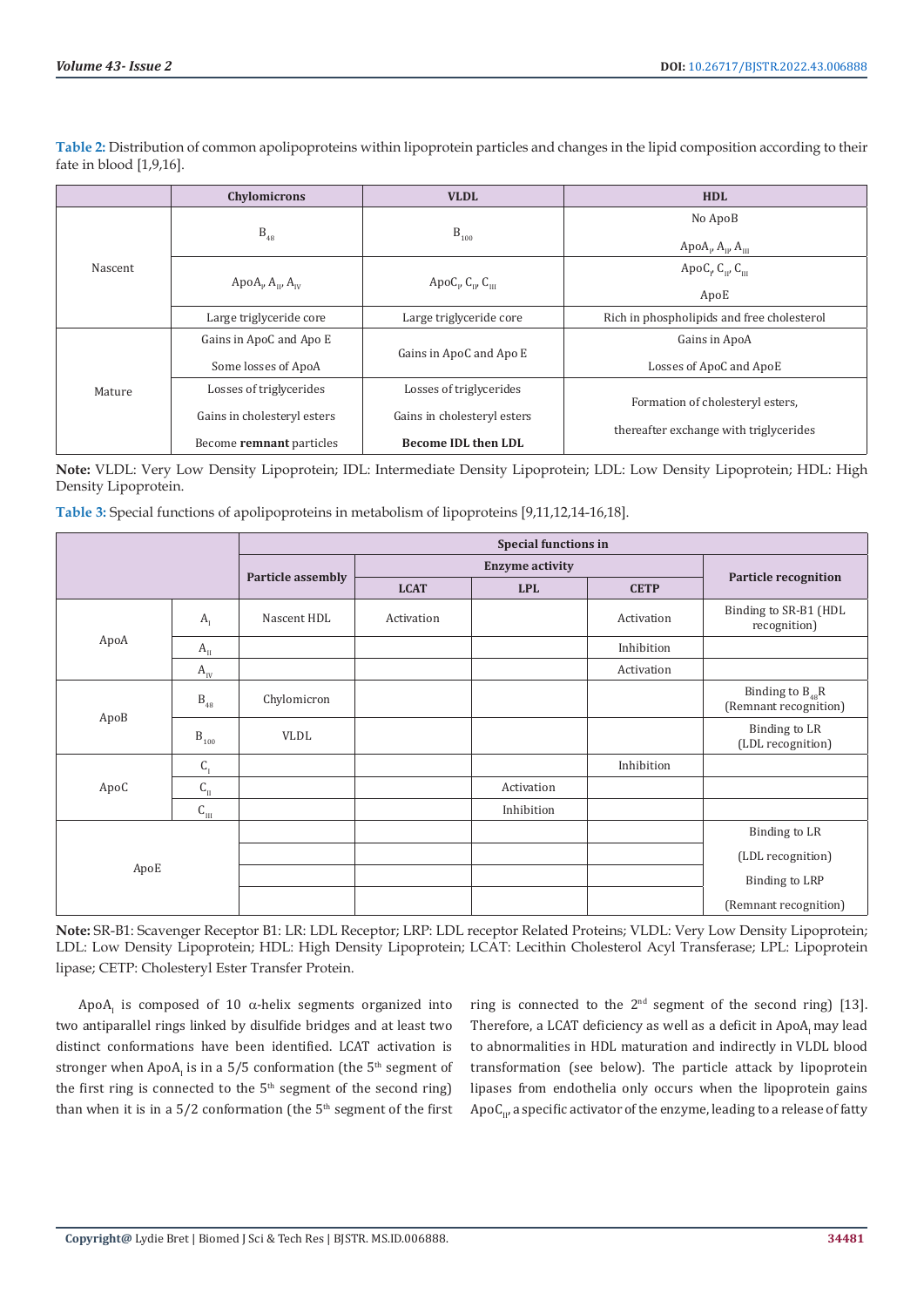acids by hydrolysis of triglycerides and to a subsequent shrinkage of the lipid core. The triglyceride-rich particles (chylomicrons and VLDL) accumulate in the bloodstream even far from post-prandial periods when the lipoprotein lipase activity fails [14,15]. Plasma CETP (Cholesteryl Ester Transfer Protein) promotes the transfer of cholesteryl esters from HDLs to triglyceride-rich particles in exchange for triglycerides. A low CETP activity is associated with a decrease in LDL cholesterol and also with a disruption in HDL remodeling [16].

Some apolipoproteins also serve as recognition molecules for membrane receptors (Table 3). Several receptors have been identified for the lipoprotein uptake based on the ability to specifically bind some apolipoproteins. The hepatic LRP1 (LDL receptor Related Protein 1) binds ApoE but not  $ApoB_{100}$  and it mediates the uptake of ApoE containing particles, including chylomicron remnants and IDLs but it is not involved in the LDL clearance from blood [17]. The well-known LR (LDL receptor) also called ApoB/E receptor recognizes ApoE and  $\text{ApoB}_{100}$  (but not  $ApoB<sub>49</sub>$ ) only when its binding domain has become available after progressive transformation of VLDLs. Therefore, it mediates the endocytosis of cholesterol-rich LDLs by peripheral cells [18] and also of chylomicron remnants in the liver to a lesser extent [17,18]. However, chylomicron remnants and LDL receptor-mediated endocytosis can be blocked by the presence of  $ApoC<sub>II</sub>$  (essential for lipoprotein lipase activity) and that is why lipoproteins still rich in triglycerides are not prematurely removed [1]. In addition, the

modified LDLs, i.e. glycated or oxidized, become enable to bind to the LR [4,6]. The HDL particles are metabolized in the liver after uptake by a specific receptor SR-B1 (Scavenger Receptor B1) by  $\rm{interacting}$  with  $\rm{ApoA}_I$  [19,20].

# **Apolipoproteins and Lipoprotein Associated Enzymes in Dogs, Cats and Horses (Table 4)**

The Apo $B_{100}$  and Apo $B_{48}$  have been identified in the domestic animals and are identical to the human proteins [2,11,21-25]. However, the truncated ApoB form is markedly expressed both in the intestine and the liver in the dog and the horse [2,11,23,24,26] contrarily to the human and the cat [21]. The proportions of VLDL containing  $ApoB_{48}$  or  $ApoB_{100}$  are equal in the dog [27]. Although the Apo $B_{48}$  containing lipoproteins are recognized by specific VLDL receptors [28] with a lower affinity than those containing  $ApoB_{100}$ [29], the VLDL receptor-mediated endocytosis is strong enough to considerably reduce circulating VLDLs [28] and indirectly LDLs in the dog. Consequently, it is considered that lipoprotein particles having  $ApoB_{48}$  are preferentially removed from blood throughout the VLDL receptor whereas those having  $ApoB_{100}$  are progressively transformed into LDL particles and eliminated from blood by the classical LDL capture pathway [24]. Some dog breeds such as beagle and miniature Schnauzer exhibit hypertriglyceridemia associated to a drastic reduction in the LDL/VLDL ratio [30] but the origin of this dyslipidemia is still unknown and the respective proportions of Apo $B_{48}$  and Apo $B_{100}$  in VLDLs have not yet been established.

| Table 4: Plasma lipoproteins and cholesterol concentrations in dogs, cats and horses. |  |  |  |  |  |
|---------------------------------------------------------------------------------------|--|--|--|--|--|

|                              | Dog                                                                  | Cat                        | Horse                                                              |
|------------------------------|----------------------------------------------------------------------|----------------------------|--------------------------------------------------------------------|
| Cholesterolemia (mmol/l)     | $3.5 - 7.0$ [8]                                                      | $2.5 - 3.4$ [8]            | $1.9 - 3.9$ [8]                                                    |
| (VLDL+LDL) / HDL             | $0.26$ [11]                                                          | $0.47$ [11]                | $0.44$ [11]                                                        |
|                              |                                                                      |                            | No IDL [7]                                                         |
| VLDL and LDL particularities | No IDL [7]<br>Presence of $ApoB_{48}$ containing<br>VLDLs [11,24,27] | No IDL [11]                | Presence of ApoB <sub>48</sub> containing VLDLs [11,24]            |
|                              |                                                                      |                            | 3 groups (by increasing density) : LDL, LDL,<br>(major), LDL, [25] |
| Main HDL subgroup            | HDL <sub>3</sub> [44]                                                | $HDL$ , and $HDL$ , $[42]$ | HDL <sub>3</sub> [46]                                              |
| LCAT activity                |                                                                      |                            |                                                                    |
| (Compared to human)          | Greater [30,44]                                                      | Unknown                    | Similar [46]                                                       |
| <b>CETP</b> activity         |                                                                      |                            |                                                                    |
| (Compared to human)          | Lower [30,37,45]                                                     | Lower $[45]$               | Lower [25,45]                                                      |

**Note:** VLDL: Very Low Density Lipoprotein; IDL: Intermediate Density Lipoprotein; LDL: Low Density Lipoprotein; HDL: High Density Lipoprotein; HDL<sub>1</sub>: Discoidal nascent HDL; HDL<sub>3</sub>: Cholesteryl ester-enriched HDL; HDL<sub>2</sub>: Triglyceride-enriched and cholesterol depleted HDL; LCAT: Lecithin Cholesterol Acyl Transferase; CETP: Cholesteryl Ester Transfer protein.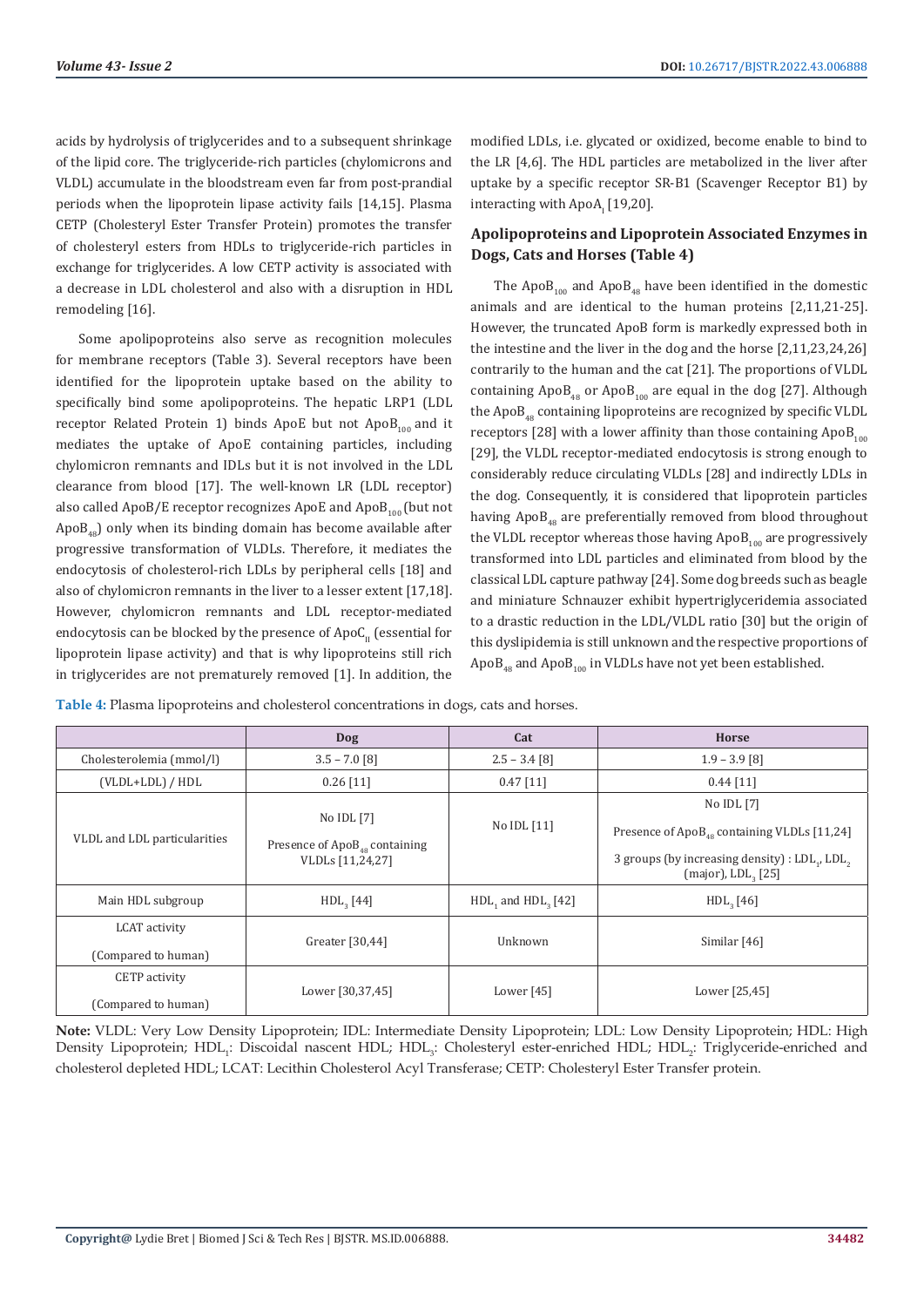In horses, as the VLDL particles converge with LDLs in the β zone on electrophoresis, it is difficult to measure their circulating concentrations [31,32]. Nevertheless, three subgroups of LDL particles [33],  $LDL_{1'}$   $LDL_{2}$  and  $LDL_{3}$  respectively named according to an increasing density have been evidenced in horses since 1993 [25]. As the  $LDL<sub>2</sub>$  fraction is predominant [22,25], it is suggested that the blood LDL maturation is rather slow. The ApoA [23,26] and ApoC [3,23,26] subtypes and ApoE [23] have been characterized in lipoprotein particles in the dog and the horse. These apolipoproteins show strong homology with human proteins despite small differences. In dogs,  $ApoA<sub>w</sub>$  is smaller than the human homolog  $[34]$ , the ApoA<sub>I</sub> genomic sequence has 83% homology with the human DNA sequence although the two proteins have a quite similar structure [35,36]. The Apo $A<sub>u</sub>$  is quite identical to the human protein [37] and presents a homodimer conformation in dogs and horses like in humans [38]. By contrast, the apolipoprotein sequences are poorly studied in cats. The small number of studies conducted in the species may be linked to the nibbling feeding behavior, leading to impossible measurement of circulating lipoprotein concentrations in the post-prandial periods [39].

The major apolipoprotein in the HDL particles is the ApoA, in animals [22,37] as in humans [19,20]. Indeed, this protein plays an important role in HDL biogenesis in the peripheral cells by association with membrane lipids (free cholesterol and phospholipids) and interaction with the ATP-binding cassette protein A1 (ABCA1) [19]. The resulting nascent particle, called  $\mathrm{HDL}_{\mathbf{1}'}$ adopts a discoidal shape, containing a segment of phospholipid bilayer that is protected from water exposure by two ApoA, molecules arranged in an anti-parallel, double-belt conformation around the edge of the disc [19,20]. Thereafter, because of the action of LCAT activated by the ApoA<sub>i</sub>, the cholesteryl ester enriched lipid core becomes larger and ovoid, leading to spherical HDL particles called  $HDL<sub>3</sub>$  stabilized by the flexible  $ApoA<sub>1</sub>$  that bends and forms a surrounding trefoil scaffold structure [19,20]. Finally, the CETP protein mediates exchanges of cholesteryl esters from HDLs and triglycerides from chylomicrons and VLDLs, leading to triglycerideenriched and cholesterol-depleted HDL particles, totally spherical, called  $HDL<sub>2</sub>$  [40]. The CETP efficiency is markedly high in humans since it would allow the transfer of more than 70% of the newly formed cholesteryl esters [12]. The major lipoproteins in dogs, cats and horses are HDL particles unlike in humans where cholesterol is mainly associated with LDLs [11,25, 41-43]. The proportions of HDL particles are superior to 65% in dogs and cats, and 60% on

average in horses in which they can even reach 80% in a few studies [31].

In Cairn Terriers, 82% of cholesterol is transported by HDLs and the hypercholesterolemia of Shetland sheepdogs would be linked to high circulating HDL concentrations [44]. More interestingly, the most commonly encountered HDL particles in dogs have a relatively spherical shape, remain rich in cholesteryl esters and correspond to the human  $HDL<sub>3</sub>$  subgroup while nascent  $(HDL<sub>1</sub>)$ and triglyceride-rich mature  $(HDL<sub>2</sub>)$  HDL lipoproteins are minor fractions [44]. Two distinct HDL fractions are also identified in cats and are assimilated to nascent discoidal HDLs and to cholesteryl ester rich particles, respectively. As in dogs, triglyceride-enriched particles are scarcely observed [42]. In parallel, a greater HDL associated LCAT activity is found in dogs than in humans [30,44] whereas the CETP efficiency appears depressed in dogs and in cats [30,37,45]. Despite a LCAT activity identical in horses and in humans,  $HDL<sub>3</sub>$  subgroup particles are predominant in horses [46] and the low frequency of triglyceride enriched HDLs may be related to low CETP activity [25,45].

# **Major Dyslipidemias and Associated Anomalies in Lipoprotein Metabolism in Dogs, Cats and Horses**

The Table 5 list the major dyslipidemias occurring in animal species and the probable relation with impairment in the fate of lipoproteins. Atherosclerosis in the domestic animals, particularly in dogs, is described secondary to endocrine diseases [47]. First, insulinopenia due to pancreatic failure observed in natural pancreatitis [27,48] or experimentally induced by oleic acid in dogs [35] leads to an exaggerated fatty acid metabolism and consequently to an amplified biogenesis of VLDL lipoproteins mainly containing ApoB<sub>100</sub> and ApoA<sub>IV</sub> by the liver. Insulin resistance occur in type 2 diabetes mellitus in cats, dogs and horses as in humans [49,50] and in chronic obesity [49,51-56] or it is coupled with an exacerbated secretion of hyperglycemic hormones such as glucagon after a prolonged fast and glucocorticoids in primary hyperadrenocorticism [48,49]. In every of these situations, insulin resistance causes excessive lipomobilization throughout transacylase inhibition and lipase activation in adipocytes and thereafter increased hepatic biogenesis of VLDLs later transformed in LDL in bloodstream [48,49]. Increased lipoprotein lipase activity and elevated blood concentrations of HDL particles that provide the allosteric enzyme activator  $ApoC<sub>u</sub>$  molecules are coupled to increased blood VLDLs during chronic obesity in horses [46,57] and dogs [53]. On the other hand, decreases in HDL particles [56,58] and in lipoprotein lipase activity [47] are noted in obese cats.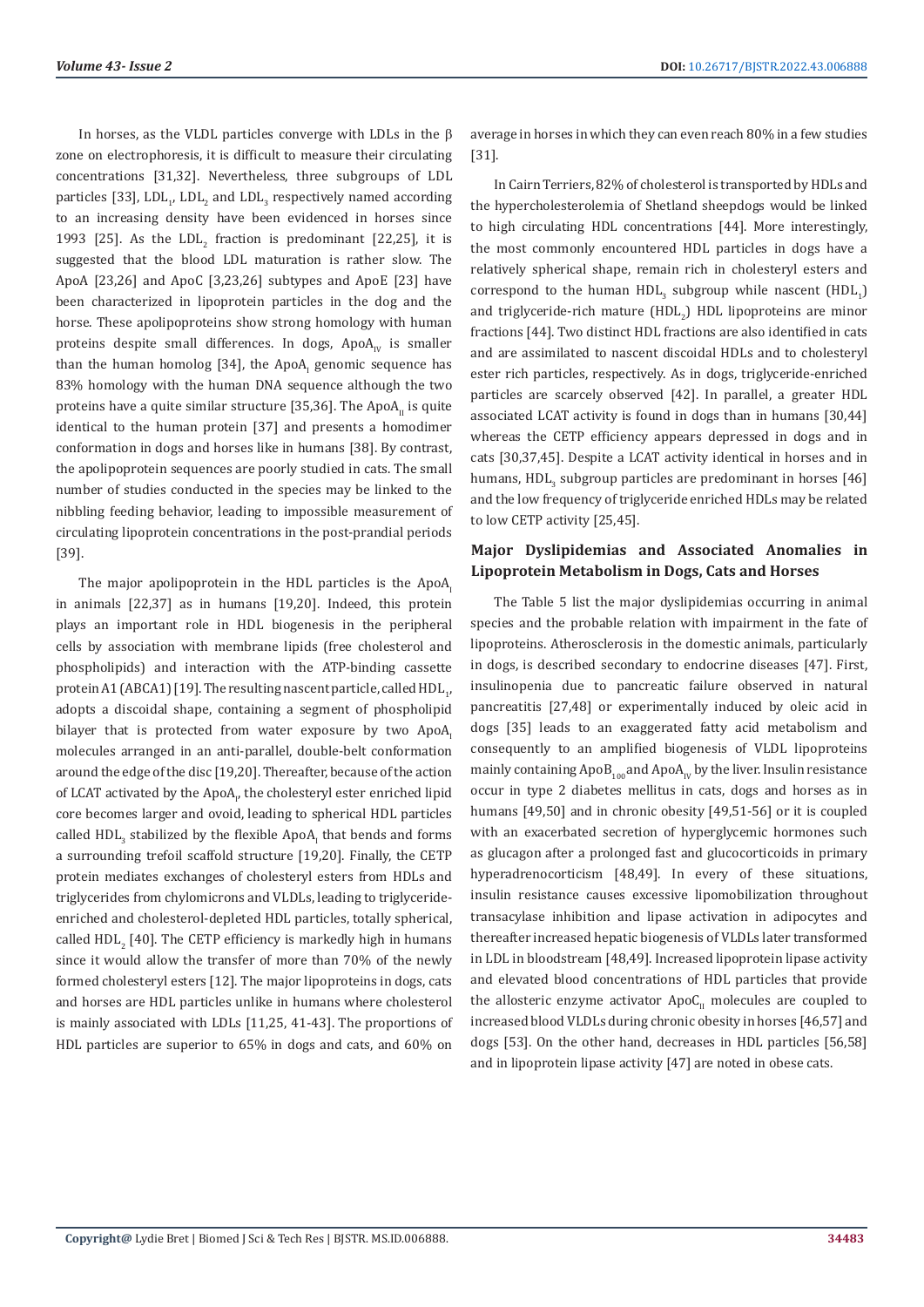|                                                   | <b>Biochemical pathways</b>              |                                 | Animal species / anomalies in lipoproteins               |
|---------------------------------------------------|------------------------------------------|---------------------------------|----------------------------------------------------------|
|                                                   | Insulinopenia / Pancreatitis             |                                 | Dogs                                                     |
|                                                   |                                          |                                 | Increases in VLDLs and LDLs                              |
|                                                   |                                          | Type 2 DM                       | Dogs, Cats, Horses                                       |
|                                                   |                                          | Chronic obesity                 | Increases in VLDLs and LDLs                              |
|                                                   |                                          | Prolonged fast                  | Increases in HDLs and in LPL in dogs and horses          |
| Hypercholesterolemia and metabolic                |                                          | Hyperadrenocorticism            | Decreases in HDLs and in LPL in cats                     |
| disorders                                         | Insulin resis-<br>tance                  | Hepatic lipidosis<br><b>EMS</b> | Cats                                                     |
| with atherosclerosis                              |                                          |                                 | Increase in VLDLs                                        |
|                                                   |                                          |                                 |                                                          |
|                                                   |                                          | Grass sickness                  | Equines                                                  |
|                                                   |                                          | Laminitis                       | Increases in VLDLs and HDL <sub>2</sub> s                |
|                                                   | Failure in LDL capture                   |                                 | Dogs                                                     |
|                                                   |                                          |                                 | Increase in LDLs                                         |
|                                                   | hypothyroidism                           |                                 |                                                          |
| Hypercholesterolemia and genetic<br>abnormalities | Mutations in ApoB <sub>100</sub> or ApoE |                                 | Pigs                                                     |
|                                                   |                                          |                                 | Increase in LDLs                                         |
|                                                   | Deficit in LPL or $ApoCII$               |                                 | Cats and Dogs (Miniature Schnauzer, Brittany<br>Spaniel) |
|                                                   |                                          |                                 | Increases in CMs and VLDLs                               |
|                                                   |                                          |                                 | Dogs (Briard)                                            |
|                                                   | Deficit in SR-B1                         |                                 | Increase in HDL,                                         |

**Table 5:** Dyslipidemias and relations with lipoprotein metabolism in domestic animals (dogs, cats and equines).

**Note:** CM : Chylomicron ; VLDL: Very Low Density Lipoprotein; IDL: Intermediate Density Lipoprotein; LDL: Low Density Lipoprotein; HDL: High Density Lipoprotein; HDL<sub>1</sub>: Discoidal nascent HDL; HDL<sub>3</sub>: Cholesteryl ester enriched HDL; HDL<sub>2</sub>: Triglyceride enriched and cholesterol depleted HDL; LPL: Lipoprotein lipase; SR-B1: Scavenger Receptor B1; DM: Diabetes mellitus; EMS: Equine metabolic syndrome

Cats are particularly susceptible to hepatic lipidosis. This metabolic disease, considered as the second cause of hepatic fat overload, occurs after an episode of anorexia in obese cats and may result from a dietary taurine deficiency [59]. Despite a high capacity to secrete VLDL particles (from 2% of circulating lipoproteins in healthy cats to 19% in diseased animals) [59], fats and especially cholesteryl esters accumulate in hepatocytes, suggesting impairment in cholesterol elimination. While cholic acid can be conjugated with either glycine or taurine for biliary elimination in humans, dogs and horses, only tauryl-cholate exists in cats [60]. Consequently, a lack of taurine or impaired tauryl transferase activity may contribute to cholesterol accumulation in depleted animals. A prolonged fasting induces a severe hyperlipidemia in horses known as equine metabolic syndrome [49] that is coupled with a laminitis predisposal [61]. Hyperlipidemia is caused by increases in blood VLDLs and in mature  $HDL<sub>2</sub>$  particles [49]. These two specific pathological situations in cats and in equines

are often aggravated by a massive dietary fat intake following a fasting period: an increased chylomicron secretion by intestine is added to the previously described abnormalities of the circulating lipoprotein concentrations. The mixed metabolic disorder is called grass sickness in equines [62] and obese donkeys are particularly susceptible to it [52].

By increasing the life span of lipoproteins circulating in the bloodstream, a failure in the LDL capture by peripheral cells promotes chemical modifications (oxidation and glycation) and enhances the risk for atherosclerosis. If genetic mutations of the LDL receptor, leading to familial hypercholesterolemia, are well known in humans, such inherited disorders of the receptor molecules have not been identified in domestic animals. In these later, a low LDL receptor density on cell membranes is related to some endocrine deregulations; as T3 induces the LDL receptor expression, atherosclerosis can complicate hypothyroidism, frequently in dogs and probably also in horses although often confused with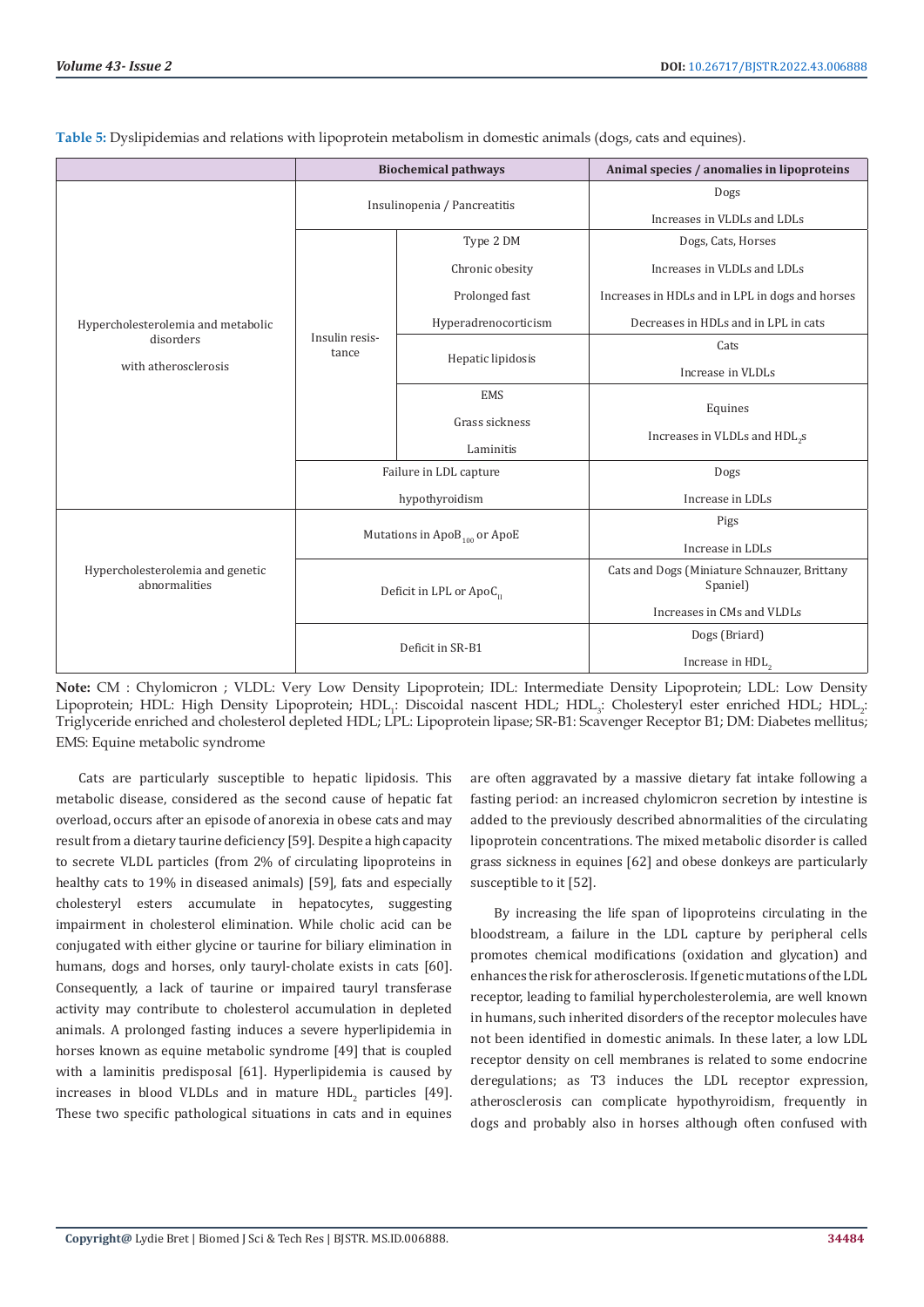equine metabolic syndrome [48]. Additionally, genetic structural abnormalities of the ApoB<sub>100</sub> and/or ApoE molecules, that prevent binding to the LDL receptor have been reported in humans and pigs [63,64] but not in pets and horses.

Some genetic alterations in lipoprotein metabolism are scarcely reported in domestic animals. Although more than 50 mutations in the gene coding for the lipoprotein lipase have been detected in humans and though the feline DNA and protein sequences have at least 90% homology with human molecules [39], a single glycine-toarginine substitution at position 412, leading to enzyme deficiency, has been demonstrated in a cat colony [65]. The marked increase in circulating concentrations of chylomicrons and VLDL particles is correlated with clinical deleterious signs such as uveitis (due to the large lipoprotein accumulation in the aqueous humor) [39,65], growth delay (linked to a deficient peripheral utilization of lipids) and pancreatic lesions (resulting from mechanisms of lipotoxicity) [45,66-68]. Some dog breeds such as Miniature Schnauzers [30] or Brittany Spaniels [69], seem genetically predisposed to developing hypertriglyceridemia. Deficits in the lipoprotein lipase activity or in  $ApoC<sub>u</sub>$  molecules are suspected [70]. A few cases of hypercholesterolemia characterized by an increase in mature  $(HDL<sub>2</sub>)$  concentrations have been reported in Briard dogs [49,71]. A decreased expression of SRB1 receptors has been hypothesized.

#### **Conclusion**

The same kinds of lipoproteins with identical physical properties are present in humans and in domestic animals although IDL particles have been not identified in dogs, cats and horses. Animal apolipoproteins have a great homology with human molecules and share similar functions in stabilizing lipoprotein particles, regulating activity of enzymes involved in their maturation and recognition by specific membrane receptors. However, two types of VLDL particles, one containing the  $ApoB<sub>48</sub>$  molecule the other the  $ApoB<sub>100</sub>$  are identified in the dog and in the horse; the fate of the triglyceride rich particles may depend on the nature of the ApoB molecule. Unlike the humans, the HDL particles are predominant in domestic animals, the major fractions being nascent discoidal and intermediate (rich in cholesteryl esters) spherical particles according to the LCAT activity, especially high in dogs. Mature spherical triglyceride-rich HDL particles are virtually absent in domestic animals because of a low CETP activity. In relation with such specificities in lipoprotein metabolism, atherosclerosis in domestic animals only occurs secondary to endocrine and metabolic disorders, some of them being species-specific, such as hepatic lipidosis in cats and equine metabolic syndrome.

#### **References**

1. Mc Gilverny RW, Goldstein GW (1983) Chapter 29 Turnover of fats and lipoproteins: the cholesterol connection (3<sup>rd</sup> Edn.)., In: Mc Gilverny RW and Goldstein GW (Eds.)., Biochemistry a functional approach WB Saunders Company, Philadelphia, pp. 555-571.

- 2. [Shah AS, Tan L, Jon JL, Davidson WS \(2013\) Proteomic diversity of high](https://pubmed.ncbi.nlm.nih.gov/23434634/)[density lipoproteins: our emerging understanding of its importance in](https://pubmed.ncbi.nlm.nih.gov/23434634/) [lipid transport and beyond. J Lip Res 54\(10\): 2575-2585.](https://pubmed.ncbi.nlm.nih.gov/23434634/)
- 3. [Siri Tarino PW, Krauss RM \(2016\) The early years of lipoprotein research](https://pubmed.ncbi.nlm.nih.gov/27474223/) [from discovery to clinical application. J Lip Res 57\(10\): 1771-1777.](https://pubmed.ncbi.nlm.nih.gov/27474223/)
- 4. Bret L, Delcamps C (2020) La circulation des lipides les lipoprotéines. Biochimie structural Cours, fiches et QCM Ellipses 2020. PASS licence santé, pp. 306-356
- 5. Voet D, Voet JG (1998) Biochimie Protéines liées aux lipides et lipoprotéines. Biochimie. In: Voet D and Voet JG (Eds.)., De Boeck university, France, pp. 314-325.
- 6. Bonnet J (2005) Athérosclérose. EMC Cardiol Angeiol 2(4): 436-458.
- 7. [Oda H, Mori A, Hirowatari Y, Takoura T, Manita D, et al. \(2017\) Cholesterol](https://pubmed.ncbi.nlm.nih.gov/28419940/) [concentrations in lipoprotein fractions separated by anion-exchange–](https://pubmed.ncbi.nlm.nih.gov/28419940/) [high-performance liquid chromatography in healthy dogs and dogs with](https://pubmed.ncbi.nlm.nih.gov/28419940/) [hypercholesterolemia. Res Vet Sci 114: 163-169.](https://pubmed.ncbi.nlm.nih.gov/28419940/)
- 8. Kaneko JJ, Harvey JW, Bruss ML (2008) Clinical biochemistry of domestic animals. Academic Press.
- 9. Delignette E (1993) Apoprotéines et nutrition Thèse de pharmacie. Grenoble Université Joseph Fournier.
- 10. Botham KM, Weil A, Rodwell VW, Kennely PJ, Bender DA (2017) Biochimie de Harper De Boeck Superieur.
- 11. [Greeve J, Altkemper I, Dieterich JH, Greten H, Windler E \(1993\)](file:///F:/New%20Journals/BJSTR.MS.ID.006888/BJSTR-C-21-MRW-462_W/BJSTR-C-21-MRW-462_W/Apolipoprotein%20B%20mRNA%20editing%20in%2012%20different%20mammalian%20species:%20hepatic%20expression%20is%20reflected%20in%20low%20concentrations%20of%20apoB-containing%20plasma%20lipoproteins) [Apolipoprotein B mRNA editing in 12 different mammalian species:](file:///F:/New%20Journals/BJSTR.MS.ID.006888/BJSTR-C-21-MRW-462_W/BJSTR-C-21-MRW-462_W/Apolipoprotein%20B%20mRNA%20editing%20in%2012%20different%20mammalian%20species:%20hepatic%20expression%20is%20reflected%20in%20low%20concentrations%20of%20apoB-containing%20plasma%20lipoproteins) [hepatic expression is reflected in low concentrations of apoB-containing](file:///F:/New%20Journals/BJSTR.MS.ID.006888/BJSTR-C-21-MRW-462_W/BJSTR-C-21-MRW-462_W/Apolipoprotein%20B%20mRNA%20editing%20in%2012%20different%20mammalian%20species:%20hepatic%20expression%20is%20reflected%20in%20low%20concentrations%20of%20apoB-containing%20plasma%20lipoproteins) [plasma lipoproteins. J Lip Res 34\(8\): 1367-1383.](file:///F:/New%20Journals/BJSTR.MS.ID.006888/BJSTR-C-21-MRW-462_W/BJSTR-C-21-MRW-462_W/Apolipoprotein%20B%20mRNA%20editing%20in%2012%20different%20mammalian%20species:%20hepatic%20expression%20is%20reflected%20in%20low%20concentrations%20of%20apoB-containing%20plasma%20lipoproteins)
- 12. Lamant M (2006) Caractérisation d'une nouvelle apolipoprotéine humaine, l'Apo O Thèse de pharmacologie. Toulouse Université Paul Sabatier Toulouse III.
- 13. [Cooke AL, Morris J, Melchior JT, Street SE, Jerome WG, et al. \(2018\) A](https://pubmed.ncbi.nlm.nih.gov/29773713/) [thumbwheel mechanism for APOA1 activation of LCAT activity in HDL. J](https://pubmed.ncbi.nlm.nih.gov/29773713/) [Lip Res 59\(7\): 1244-1255.](https://pubmed.ncbi.nlm.nih.gov/29773713/)
- 14. Lund-Kat[z S, Murley YM, Yon E, Gillotte KL, Davidson WS \(1996\)](https://pubmed.ncbi.nlm.nih.gov/8934442/) [Comparison of the structural and functional effects of monomeric and](https://pubmed.ncbi.nlm.nih.gov/8934442/) [dimeric human apolipoprotein A-II in high density lipoprotein particles.](https://pubmed.ncbi.nlm.nih.gov/8934442/) [Lipids. 31\(11\): 1107-1113.](https://pubmed.ncbi.nlm.nih.gov/8934442/)
- 15. [Gong EL, Stoltzfus LJ, Brion CM, Murugesh D, Rubin EM \(1996\)](https://pubmed.ncbi.nlm.nih.gov/8626380/) Contrasting *in vivo* [effects of murine and human Apolipoprotein A-II role](https://pubmed.ncbi.nlm.nih.gov/8626380/) [of monomer versus dimer. J Biol Chem 271\(11\): 5984-5987.](https://pubmed.ncbi.nlm.nih.gov/8626380/)
- 16. Nakajima K, Nagamine T, Fujita MQ, Ai M, Tanaka A, et al. (2014) Apolipoprotein B-48. In Adv in Clin Chem Elsevier 64: 117-177.
- 17. Cooper AD (1997) Hepatic uptake of chylomicron remnants. J Lip Res 38(11): 2173- 2192.
- 18. Vergès B (2018) Le métabolisme des lipoprotéines. Méd Clin Endocrinol Diab 2: 7.
- 19. [Zhou L, Li C, Gao L, Wang A \(2015\) High density lipoprotein synthesis](https://pubmed.ncbi.nlm.nih.gov/26082200/) [and metabolism \(Review\). Mol Med Rep 12\(3\): 4015-4021.](https://pubmed.ncbi.nlm.nih.gov/26082200/)
- 20. [Shen WJ, Azhar S, Kraemer FB \(2018\) SR-B1 a unique multifunctional](https://pubmed.ncbi.nlm.nih.gov/29125794/) [receptor for cholesterol influx and efflux. Annu Rev Physiol 10 \(80\): 95-](https://pubmed.ncbi.nlm.nih.gov/29125794/) [116.](https://pubmed.ncbi.nlm.nih.gov/29125794/)
- 21. [Yu L, Boyle P, Schneider JA, Segawa E, Wilson RS, et al. \(2013\) APOE ε4,](https://pubmed.ncbi.nlm.nih.gov/23647000/) [Alzheimer's disease pathology, cerebrovascular disease, and cognitive](https://pubmed.ncbi.nlm.nih.gov/23647000/) [change over the years prior to death. Psychol Aging 28\(4\): 1015-1023.](https://pubmed.ncbi.nlm.nih.gov/23647000/)
- 22. Watson TDG (1991) Lipoprotein metabolism in the Horse. PhD Ann Arbor ProQuest Dissertations & Theses.
- 23. [Lalla OF, Gofman JW \(2006\) Ultracentrifugal analysis of serum](https://pubmed.ncbi.nlm.nih.gov/13193538/) [lipoproteins. Methods Biochem Anal 1: 459-478.](https://pubmed.ncbi.nlm.nih.gov/13193538/)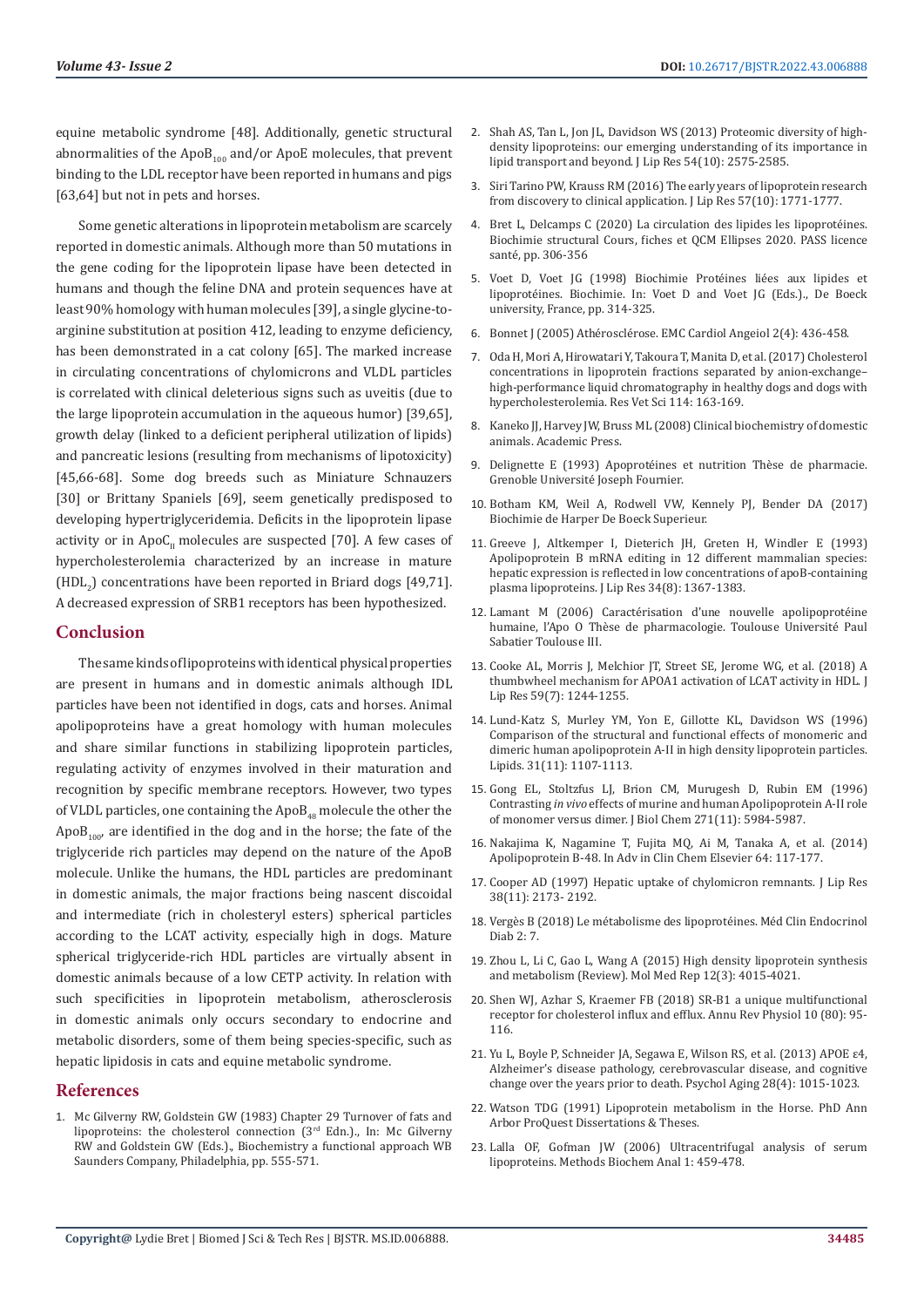- 24. [Jeusette I, Istasse L, Diez M \(2004\) Métabolisme lipidique et](http://www.facmv.ulg.ac.be/amv/articles/2004_148_2_02.pdf)  [hyperlipémies chez le chien. Ann Méd Vét 148: 79-89.](http://www.facmv.ulg.ac.be/amv/articles/2004_148_2_02.pdf)
- 25. Watson TDG, Packard CJ, Shepherd J (1993) Plasma lipid transport in the [horse \(Equus caballus\) Comp Biochem. Physiol Part B Comp Biochem](https://pubmed.ncbi.nlm.nih.gov/8403851/)  [106\(1\): 27-34.](https://pubmed.ncbi.nlm.nih.gov/8403851/)
- 26. [Xiangdong L, Yuanwu L, Hua Z, Liming R, Qiuyan L, et al. \(2011\) Animal](https://www.ncbi.nlm.nih.gov/pmc/articles/PMC4875304/)  [models for the atherosclerosis research: a review. Protein Cell 2\(3\): 189-](https://www.ncbi.nlm.nih.gov/pmc/articles/PMC4875304/) [201.](https://www.ncbi.nlm.nih.gov/pmc/articles/PMC4875304/)
- 27. [Chikamune T, Katamoto H, Nomura K, Ohashi F \(1998\) Lipoprotein](https://pubmed.ncbi.nlm.nih.gov/9592712/)  profile in canine pancreatitis induced with oleic acid. J Ve Med Sci 60(4): [413-421.](https://pubmed.ncbi.nlm.nih.gov/9592712/)
- 28. [Dieckmann M, Dietrich MF, Hertz J \(2010\) Lipoprotein receptor an](https://www.ncbi.nlm.nih.gov/pmc/articles/PMC3529395/)  [evolutionarily ancient multifunctional receptor family. Biol Chem](https://www.ncbi.nlm.nih.gov/pmc/articles/PMC3529395/)  [391\(11\): 1341-1363.](https://www.ncbi.nlm.nih.gov/pmc/articles/PMC3529395/)
- 29. [Hui DY, Innerarity TL, Milne RW, Marcel YL, Mahley RW \(1984\) Binding](https://pubmed.ncbi.nlm.nih.gov/6096356/)  [of chylomicron remnants and beta-very low-density lipoproteins to](https://pubmed.ncbi.nlm.nih.gov/6096356/)  [hepatic and extrahepatic lipoprotein receptors A process independent](https://pubmed.ncbi.nlm.nih.gov/6096356/)  [of apolipoprotein B48. J Biol Chem 259\(24\): 15060-15068.](https://pubmed.ncbi.nlm.nih.gov/6096356/)
- 30. [Xenoulis PG, Steiner JM \(2010\) Lipid metabolism and hyperlipidemia in](https://pubmed.ncbi.nlm.nih.gov/19167915/)  [dogs. Vet J 183\(1\): 12-21.](https://pubmed.ncbi.nlm.nih.gov/19167915/)
- 31. [Leat WMF, Northrop CA, Buttress N, Jones DM \(1979\) Plasma lipids](https://pubmed.ncbi.nlm.nih.gov/318412/)  [and lipoproteins of some members of the order perissodactyla. Comp](https://pubmed.ncbi.nlm.nih.gov/318412/)  [Biochem Physiol Part B Comp Biochem 63\(2\): 275-281.](https://pubmed.ncbi.nlm.nih.gov/318412/)
- 32. [Asadi F, Asadian P, Shahriari A, Pourkabir M, Kazemi A \(2011\) Serum](https://pubmed.ncbi.nlm.nih.gov/22435206/)  [lipid and lipoprotein patterns of iranian horses. Rev Sci Techn OIE 30\(3\):](https://pubmed.ncbi.nlm.nih.gov/22435206/)  [955-960.](https://pubmed.ncbi.nlm.nih.gov/22435206/)
- 33. [Champain D \(2012\) Métabolisme des lipoprotéines et biomarqueurs](https://pubmed.ncbi.nlm.nih.gov/22435206/)  [dans les maladies cardiovasculaires. Diplome d'ingénieur CNAM. Lille](https://pubmed.ncbi.nlm.nih.gov/22435206/)  [Conservatoire national des arts et des métiers 30\(3\): 955-960.](https://pubmed.ncbi.nlm.nih.gov/22435206/)
- 34. [Weisgraber KH, Bersot TP, Mahley RW \(1978\) Isolation and](https://pubmed.ncbi.nlm.nih.gov/217374/)  [characterization of an apoprotein from the d<1.006 lipoproteins of](https://pubmed.ncbi.nlm.nih.gov/217374/)  [human and canine lymph homologous with the rat A-IV apoprotein.](https://pubmed.ncbi.nlm.nih.gov/217374/)  [Biochem Biophys Res Comm 85\(1\): 287-292.](https://pubmed.ncbi.nlm.nih.gov/217374/)
- 35. [Swaney JB \(1980\) Characterization of the high-density lipoprotein and](https://pubmed.ncbi.nlm.nih.gov/6768396/)  [its major apoprotein from human, canine, bovine and chicken plasma.](https://pubmed.ncbi.nlm.nih.gov/6768396/)  [Biochem Biophys Acta 617\(3\): 489 502.](https://pubmed.ncbi.nlm.nih.gov/6768396/)
- 36. Demoor L (1996) Conception d'un modèle synthétique d'apolipoprotéine - Application à l'étude des propriétés physico-chimiques et biologiques d'un domaine de l'apolipoprotéine A-1. Thèse pour l'obtention du titre de Docteur de l'université des sciences et technologie de Lille Université des sciences et technologie de Lille.
- 37. [Hollanders B, Mougin A, N Diaye F, Hentz E, Aude X, et al. \(1986\)](https://pubmed.ncbi.nlm.nih.gov/3720292/)  [Comparison of the lipoprotein profiles obtained from rat, bovine, horse,](https://pubmed.ncbi.nlm.nih.gov/3720292/)  [dog, rabbit and pig serum by a new two-step ultracentrifugal gradient](https://pubmed.ncbi.nlm.nih.gov/3720292/)  [procedure. Comp Biochem Physiol B Comp Biochem 84 \(1\): 83-89.](https://pubmed.ncbi.nlm.nih.gov/3720292/)
- 38. [Puppione DL, Fisher WH, Park M, Whitelegge JP, Schumaker VN, et al.](https://pubmed.ncbi.nlm.nih.gov/15253869/)  [\(2004\) Sequence of horse \(Equus caballus\) apoA-II. Another example of](https://pubmed.ncbi.nlm.nih.gov/15253869/)  [a dimer forming apolipoprotein. Comp Biochem Physiol Part B Biochem](https://pubmed.ncbi.nlm.nih.gov/15253869/)  [Mol Biol 138\(3\): 213-220.](https://pubmed.ncbi.nlm.nih.gov/15253869/)
- 39. [Ginzinger DG, Lewis ME, Ma Y, Jones BR, Liu G, et al. \(1996\) A mutation](https://pubmed.ncbi.nlm.nih.gov/8636438/)  [in the lipoprotein lipase gene is the molecular basis of chylomicronemia](https://pubmed.ncbi.nlm.nih.gov/8636438/)  [in a colony of domestic cats. J Clin Invest 97\(5\):1257-1266.](https://pubmed.ncbi.nlm.nih.gov/8636438/)
- 40. Eieenberg S (1984) High density lipoprotein metabolism. J Lip Res 25: 1017-1058.
- 41. [Chapman MJ \(1980\) Animal lipoproteins chemistry structure and](https://pubmed.ncbi.nlm.nih.gov/7003040/)  [comparative aspects. J Lip Res 21\(7\): 789-853.](https://pubmed.ncbi.nlm.nih.gov/7003040/)
- 42. [Demacker PNM, Van Heijst PJ, Hak Lemmers HLM, Stalenhoef AFH](https://pubmed.ncbi.nlm.nih.gov/3632743/) [\(1987\) A study of the lipid transport system in the cat, Felix domesticus.](https://pubmed.ncbi.nlm.nih.gov/3632743/) [Atherosclerosis 66\(2\): 113-123.](https://pubmed.ncbi.nlm.nih.gov/3632743/)
- 43. Watson TDJ (1996) Lipoprotein metabolism in dogs and cats. Comp Haematol Internat 6(1): 17-23.
- 44. [Downs LG, Bolton CH, Crispin SM, Wills JM \(1993\) Plasma lipoprotein](https://pubmed.ncbi.nlm.nih.gov/8434150/) [lipids in five different breeds of dogs. Res Vet Sci 54\(1\): 63-67.](https://pubmed.ncbi.nlm.nih.gov/8434150/)
- 45. [Guyard Dangremont V, Desrumaux C, Gambert P, Lallemant C, Lagrost L](https://pubmed.ncbi.nlm.nih.gov/9787811/) [\(1998\) Phospholipid and cholesteryl ester transfer activities in plasma](https://pubmed.ncbi.nlm.nih.gov/9787811/) [from 14 vertebrate species. Relation to atherogenesis susceptibility.](https://pubmed.ncbi.nlm.nih.gov/9787811/) [Comp Biochem Physiol Part B Biochem Mol Biol 120\(3\): 517-525.](https://pubmed.ncbi.nlm.nih.gov/9787811/)
- 46. [Coleman MC, Walzem RL, Kieffer AJ, Minamoto T, Suchodolski J, et al.](https://pubmed.ncbi.nlm.nih.gov/30927630/) [\(2019\) Novel lipoprotein density profiling in laminitic, obese and](https://pubmed.ncbi.nlm.nih.gov/30927630/) [healthy horses. Dom An Endocrinol 68: 92-99.](https://pubmed.ncbi.nlm.nih.gov/30927630/)
- 47. [Liu SK, Tilley LP, Tappe JP, Fox PR \(1986\) Clinical and pathologic findings](https://pubmed.ncbi.nlm.nih.gov/3744984/) [in dogs with atherosclerosis: 21 cases \(1970-1983\). J Am Vet Med Assoc](https://pubmed.ncbi.nlm.nih.gov/3744984/) [189\(2\): 227-232.](https://pubmed.ncbi.nlm.nih.gov/3744984/)
- 48. [Marz W, Kleber ME, Scharnagi H, Speer T, Zewinger S, et al. \(2017\) HDL](https://pubmed.ncbi.nlm.nih.gov/28342064/) [cholesterol reappraisal of its clinical relevance. Clin Res Cardiol 106\(9\):](https://pubmed.ncbi.nlm.nih.gov/28342064/) [663-675.](https://pubmed.ncbi.nlm.nih.gov/28342064/)
- 49. Campbell TW, Thrall MA, Allison R, Weiser G (2012) Veterinary Hematology and Clinical Chemistry (2nd Edn.)., In: Campbell TW, Thrall MA, Allison R, Weiser G (Eds.)., Wiley-Blackwell, USA.
- 50. [Furuhashi M, Hotamisligh GS \(2008\) Fatty acid-binding proteins role in](https://pubmed.ncbi.nlm.nih.gov/18511927/) [metabolic diseases and potential as drug targets. Nat Rev Drug Discov](https://pubmed.ncbi.nlm.nih.gov/18511927/) [7\(6\): 489-503.](https://pubmed.ncbi.nlm.nih.gov/18511927/)
- 51. [Mc Kenzie HC \(2011\) Equine Hyperlipidemias. Vet Clin North Am Eq](https://pubmed.ncbi.nlm.nih.gov/21392654/) [Pract 27\(1\): 59-72.](https://pubmed.ncbi.nlm.nih.gov/21392654/)
- 52. [Ileri Buyukolu T, Guldur T \(2005\) Dyslipoproteinemias and their clinical](https://pubmed.ncbi.nlm.nih.gov/16342522/) [importance in several species of domestic animals. J Am Vet Med Assoc](https://pubmed.ncbi.nlm.nih.gov/16342522/) [227\(11\): 1746-1751.](https://pubmed.ncbi.nlm.nih.gov/16342522/)
- 53. Tropf M, Nelson OL, Lee PM (2017) Weng HY Cardiac and metabolic variables in obese dogs. J Vet Intern Med 31(4): 1000-1007.
- 54. [Bauer JE, Meyer DJ, Campbell M, Mc Murphy R \(1990\) Serum lipid and](https://pubmed.ncbi.nlm.nih.gov/2396785/) [lipoprotein changes in ponies with experimentally induced liver disease.](https://pubmed.ncbi.nlm.nih.gov/2396785/) [Am J Vet Res 51\(9\): 1380-1384.](https://pubmed.ncbi.nlm.nih.gov/2396785/)
- 55. [Bailhache E, Nguyen P, Krempf M, Siliart B, Magot T, et al. \(2003\)](https://pubmed.ncbi.nlm.nih.gov/12759884/) [Lipoproteins abnormalities in obese insulin-resistant dogs. Metabolism](https://pubmed.ncbi.nlm.nih.gov/12759884/) [52\(5\): 559-564.](https://pubmed.ncbi.nlm.nih.gov/12759884/)
- 56. [Hoenig M, Wilkins C, Holson JC Ferguson DC \(2003\) Effects of obesity](https://pubmed.ncbi.nlm.nih.gov/12661869/) [on lipid profiles in neutered male and female cats. Am J Vet Res 64\(3\):](https://pubmed.ncbi.nlm.nih.gov/12661869/) [299-303.](https://pubmed.ncbi.nlm.nih.gov/12661869/)
- 57. Dreyfus JC (1990) Lipoprotéine lipase et obésité. Méd Sci 6 (6): 586.
- 58. [Muranaka S, Mori N, Hanato Y, Saito TR, Lee P, et al. \(2011\) Obesity](https://pubmed.ncbi.nlm.nih.gov/20980035/) [induced changes to plasma adiponectin concentration and cholesterol](https://pubmed.ncbi.nlm.nih.gov/20980035/) [lipoprotein composition profile in cats. Res Vet Sci 91\(3\): 358-361.](https://pubmed.ncbi.nlm.nih.gov/20980035/)
- 59. [Valtolina C, Favier RP \(2017\) Feline hepatic lipidosis. Vet Clin North Am](https://pubmed.ncbi.nlm.nih.gov/15627635/) [Small Anim Pract 47\(3\): 683-702.](https://pubmed.ncbi.nlm.nih.gov/15627635/)
- 60. Smaili W, Benayad A, Oubaha S, Krati K, Samlani Z (2019) Obésité abdominale et anomalies lipidiques. Résumé de congrès. Journées Francophones d'Hépato-gastroentérologie et d'Oncologie Digestive.
- 61. Roquigny C (2020) Master méd La gestion diététique dans le traitement du syndrome métabolique équin: approche théorique et pratique. Université de Liège.